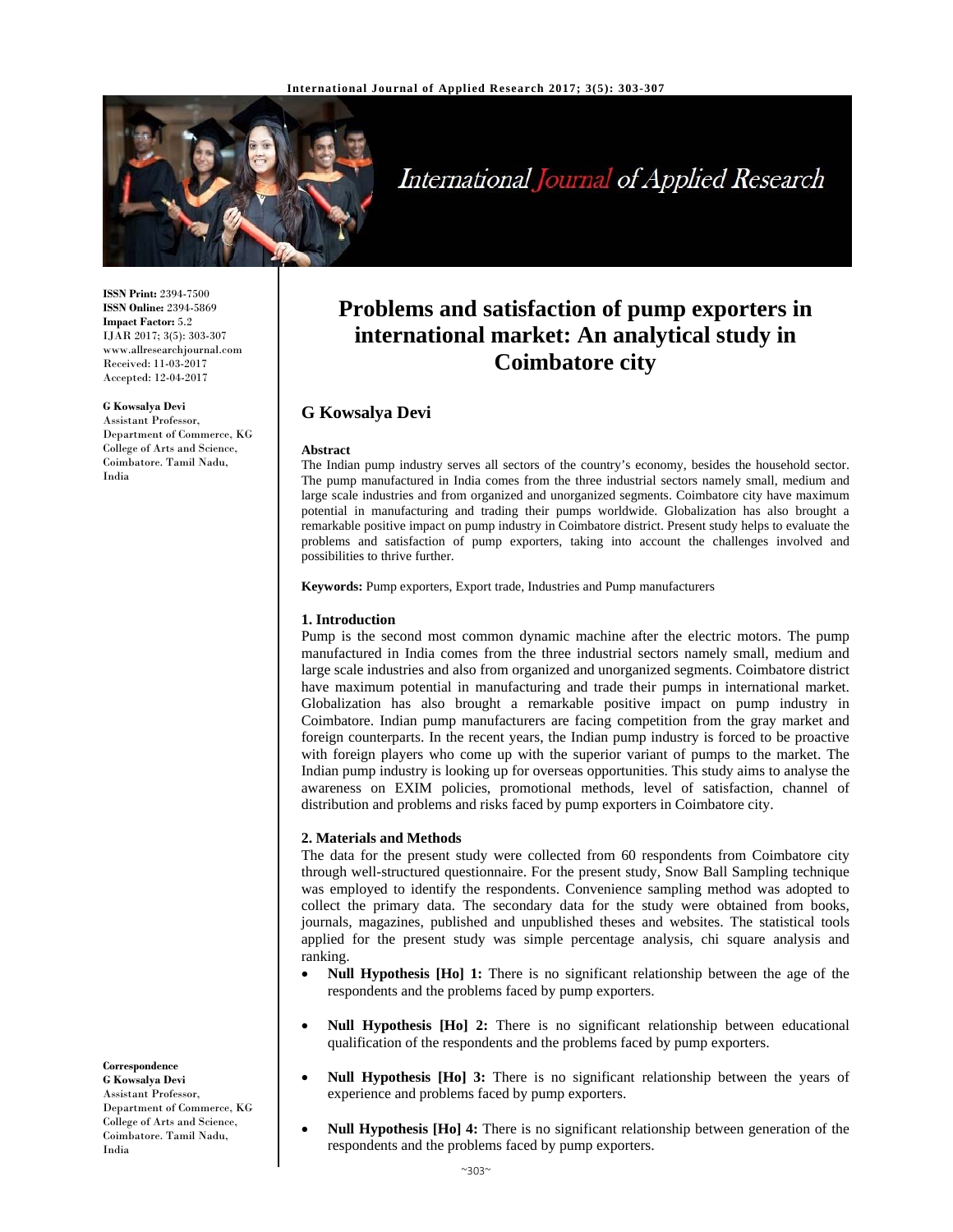#### **3. Results and Discussion**

#### **1. Personal profile of the respondents**

Respondents personal profile were analysed based on the age, education, industrial experience, generations and forms of organization.

|  | <b>Table 1:</b> Personal profile of the respondents |
|--|-----------------------------------------------------|
|--|-----------------------------------------------------|

| S.<br>No.      | <b>Particulars</b>       |                                 | No. of<br>respondents | Percentage<br>(%)  |
|----------------|--------------------------|---------------------------------|-----------------------|--------------------|
|                |                          | Below 35<br>years               | 11                    | 18.33              |
| 1              |                          | 36-45 years                     | 29                    | 48.34              |
|                | Age                      | Above 45<br>years               | 20                    | 33.33              |
|                |                          | Total                           | 60                    | 100                |
|                |                          | School level                    | $\Omega$              | $\Omega$           |
|                |                          | UG level                        | 08                    | $13.\overline{33}$ |
| $\overline{2}$ | Education                | PG level                        | 24                    | 40.00              |
|                |                          | Professional                    | 28                    | 46.66              |
|                |                          | Total                           | 60                    | 100                |
|                |                          | Less than 5<br>years            | $\theta$              | $\Omega$           |
|                |                          | $5 - 10$ years                  | 17                    | 28.33              |
| 3              | Industrial<br>experience | $10 - 25$ years                 | 20                    | 33.33              |
|                |                          | More than 25<br>years           | 23                    | 38.34              |
|                |                          | Total                           | 60                    | 100                |
|                |                          | First<br>generation             | 14                    | 23.33              |
| $\overline{4}$ | Generation               | Second<br>generation            | 26                    | 43.34              |
|                |                          | More than<br>two<br>generations | 20                    | 33.33              |
|                |                          | Total                           | 60                    | 100                |
|                |                          | Sole<br>proprietorship          | 30                    | 50                 |
|                |                          | Partnership                     | 17                    | 28.33              |
| 5              | Forms of<br>organisation | Private Ltd<br>Co               | 08                    | 13.34              |
|                |                          | Public Ltd<br>Co.               | 05                    | 8.33               |
|                |                          | Total                           | 60                    | 100                |

**Source:** Primary data

The table 1 reveals the personal profile of the respondents. Majority (48.34%) of the respondents' were between 36 and 45 years old, 33.33 percent were above 45 years and 18.33 percent were below 35 years. With regards to educational qualification, 46.66 percent of the respondents were professional degree holders, 40 percent were PG degree holders, 13.33 percent UG degree holders and no one came under category of school education. Majority (50%) of the respondents were professionals.

Majority (38.34 %) of the respondents were more than 25 years of industrial experience, 33.33 percent were 10 to 25 years, 28.33 percent were 5 to 10 years and none of them comes under the category of less than 5 years. Most of the (38.34%) respondents were more than 25 years of business experience**.** 

In relation to generation of the respondents, 43.34 percent of the respondents were doing this business for second generation, 33.33 percent of the respondents were more than two generation and 23.33 percent were first generation. From this analysis it can be concluded that most of the (43.34%) respondents were doing this business for second generation.

Regarding the forms of organization, 50 percent of the respondents were sole proprietors, 28.33 percent of the respondents were partnership form, 13.34 percent of the respondents were private limited company and 5 percent public limited company.

### **Chi-squire test**

Chi-square test has been adopted to test the significant association between the personal variable and the problems faced by pump exporters. The personal variable considered for the study is age, educational qualification, years of experience and generation of the respondents.

# **Age of the respondents and problems faced by pump exporters**

|                         |                                    | Calculated value   Table value   Level of significance   S/NS |  |
|-------------------------|------------------------------------|---------------------------------------------------------------|--|
| 16.39                   | 15.5                               | 5%                                                            |  |
| <b>Source:</b> Computed | S: Significant NS: Not Significant |                                                               |  |

The above table deals with the Null hypothesis [Ho] 1. Since the calculated chi square value (16.39) is greater than the table value (15.5) the null hypothesis was rejected. Hence there is no relationship between the age, educational qualification, years of experience and generation of the respondents.

# **Educational qualification and problems faced by pump exporters**

| <b>Calculated</b><br>value                           | <b>Table</b><br>value | d | <b>Level of</b><br>significance | <b>S/NS</b> |
|------------------------------------------------------|-----------------------|---|---------------------------------|-------------|
| 23.45                                                |                       |   | 5%                              |             |
| Sarmaal Camputad St. Sianifiaant NG, Nat Sianifiaant |                       |   |                                 |             |

**Source:** Computed **S:** Significant **NS:** Not Significant

The above table deals with the Null hypothesis [Ho] 2. Since chi square value (23.45) is greater than the table value (21.0) the null hypothesis is rejected.

# **Years of experience of the respondents and problems faced by pump exporters**

| <b>Calculated</b><br>value                                 | Table<br>value | df | Level of<br>significance |  |
|------------------------------------------------------------|----------------|----|--------------------------|--|
| 22.35                                                      |                |    | 5%                       |  |
| <b>Source:</b> Computed S: Significant NS: Not Significant |                |    |                          |  |

**Source**: Computed S: Significant NS**:** Not Significant

The above table deals with the Null hypothesis [Ho] 3. Since the calculated value of chi square (22.35) is greater than the table value (21.0) the null hypothesis is rejected.

# **Generation of the respondents and export problems of pump exporters**

| <b>Table</b><br><b>Calculated</b><br>value<br>value |  | df. | <b>Level</b> of<br>significance |   |  |
|-----------------------------------------------------|--|-----|---------------------------------|---|--|
|                                                     |  | о   | 5%                              | ັ |  |

**Source:** Computed S: Significant NS**:** Not Significant

Above table deals with the Null hypothesis [Ho] 4. Since calculated value of chi square (32.33) is greater than the table value (15.5) the hypothesis is rejected.

**2. Membership in trade associations**: Respondents were members of the pump exporters in trade associations such as Codissia, CII, FICCI, IPMA and SIEMA.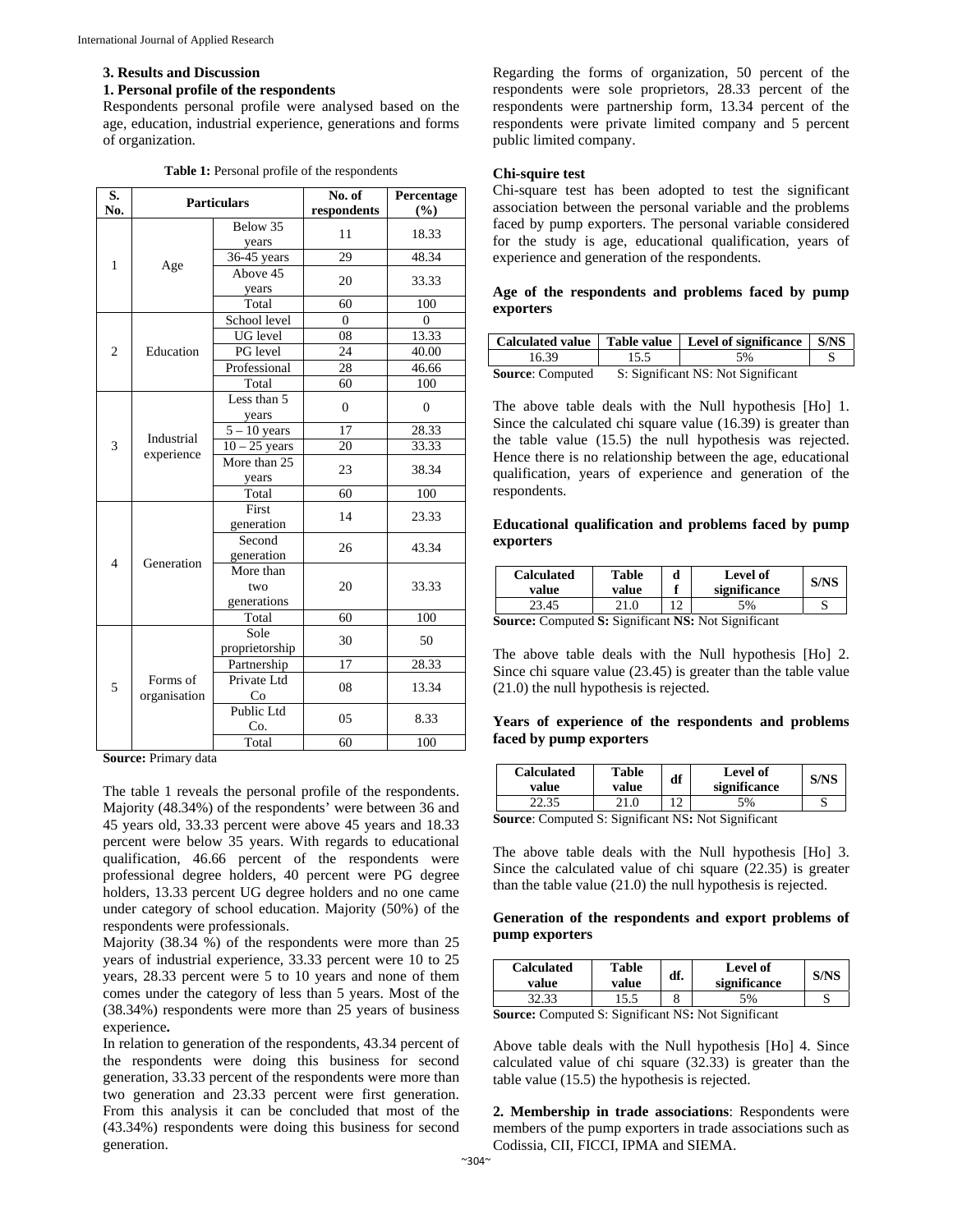| S.<br>N <sub>0</sub> | <b>Trade</b><br>associations | No. of<br>respondents | Percentage $(\% )$ |
|----------------------|------------------------------|-----------------------|--------------------|
|                      | Codissia                     | 25                    | 41.67              |
|                      | Cii                          | 14                    | 23.33              |
| $\mathbf{\Omega}$    | Ficci                        |                       | 11.67              |
|                      | Ipma                         | 04                    | 6.66               |
|                      | Siema                        | 10                    | 16.67              |
| -                    | Total<br>- -                 | 60                    | 100                |

**Table 2:** Membership in trade associations

**Source:** Primary data

The table 2 shows that the membership of the pump exporters in trade associations, majority of the (41.67 %) of the respondents were members in CODISSIA, 23.33 percent in CII, 16.67 percent in SIEMA, 11.67 percent in FICCI and 6.66 percent in IPMA. It is inferred that most of the respondents were members in CODISSIA.

#### **3**. **Level of awareness on EXIM policies and measures**

Awareness level of the respondents were analysed regarding the EXIM policies and measures.

**Table 3:** Level of awareness on EXIM policies and measures

| S.                   | Level of  | No. of      | Percentage     |  |  |
|----------------------|-----------|-------------|----------------|--|--|
| No                   | awareness | respondents | $\binom{0}{0}$ |  |  |
|                      | Aware     |             | 86.67          |  |  |
|                      | Unaware   |             | 13.33          |  |  |
| Total                |           | 100         |                |  |  |
| Cource: Drimary data |           |             |                |  |  |

**Source:** Primary data

The table 3 shows that the majority ( 86.67 %) of the respondents were aware of EXIM policies and measures and 13.33 percent of the respondents were unaware of the polices.

# **4. Mode of payment**

Mode of payment receipts in export trade were analysed

| S. | Mode of             | No. of      | Percentage |
|----|---------------------|-------------|------------|
| No | payment             | respondents | $(\%)$     |
|    | Collection of bills | 04          | 6.67       |
|    | Clean payment       | 16          | 76.67      |
|    | Letter of credit    |             | 16.66      |
|    | Others              |             |            |
|    | Total               |             |            |

**Source**: Primary data

The table 4 shows that majority of (76.67 %) of the respondents recommended for clean payment, 16.67 percent of respondents were choose for letter of credit, 6.67 percent of the respondents were recommended for collection of bills.

| Table 5: Types of finance preferred by exporters |  |  |  |  |  |
|--------------------------------------------------|--|--|--|--|--|
|--------------------------------------------------|--|--|--|--|--|

| S.<br>No | <b>Types of finance</b>                             | No. of<br>respondents | Percentage<br>(%) |
|----------|-----------------------------------------------------|-----------------------|-------------------|
|          | Pre shipment followed by<br>post shipment in rupees | 08                    | 61.53             |
| 2        | Pre shipment followed by<br>discount bills          | 03                    | 23.07             |
| 3        | Foreign currency followed<br>by rediscounting       | 01                    | 7.70              |
|          | Forfeiting                                          | 01                    | 7.70              |
|          | Total                                               | 13                    | 100               |

**Source:** Primary data

The table 5 shows that 61.53 percent of the respondents prefer pre shipment credit in followed by post shipment credit in rupees, 23.07 percent pre shipments followed discounting of export bills, 7.70 percent foreign currency followed by rediscounting of bills and the same percent preferred forfeiting. The analysis concludes that majority of the (61.53%) respondents preferred pre shipment credit followed by post shipment credit in rupees.

# **6. Types of pumps manufactured**

Various types of pumps such as submersible pumps, mono bloc pumps, jet pumps and others are manufactured by pump exporters.

**Table 6:** Types of pumps manufactured

| S. No | <b>Types of pumps</b> | No. of respondents | Percentage |
|-------|-----------------------|--------------------|------------|
|       | Submersible pumps     | 37                 | 61.67      |
|       | Mono Bloc pumps       | 12                 | 20.00      |
|       | Jet pumps             | 08                 | 13.33      |
|       | Others                | 03                 | 5.00       |
|       | Total                 | 60                 |            |

**Source:** Primary data

Table 6 reveals that the types of pumps manufactured by the pump exporters. It shows that 61.67 percent of the respondents manufacture submersible pumps, 20 percent of the respondents manufacture mono bloc pumps, 13.33 percent of the respondents manufacture jet pumps and 3 percent of the respondents manufacture other type of pumps. So, the majority of the (61.67%) respondents manufacture submersible pumps.

**Table 7:** Methods of pricing of pumps in international market

| S.<br>N <sub>0</sub> | Pricing of pumps                                        | No. of<br>respondents | Percentage<br>(%) |
|----------------------|---------------------------------------------------------|-----------------------|-------------------|
|                      | Marginal cost pricing                                   | 07                    | 11.67             |
| $\mathfrak{D}$       | Market oriented export<br>pricing                       | 12                    | 20                |
| 3                    | Low price for product and<br>high price for spare parts | 04                    | 6.67              |
| 4.                   | Cost of production $+$ margin                           | 37                    | 61.66             |
|                      | Total                                                   | 60                    | 100               |

**Source:** Primary data

The above table reveals the methods of pricing of pumps in international market. It clears that 61.66 percent of the respondents opt for cost of production + margin pricing, 20 percent of the respondents preferred market oriented export pricing, 11.67 percent of the respondents adopt marginal cost pricing and 6.67 percent of the respondents offered low price for product and higher price for spare parts. The analysis concludes that majority of the (61.66%) respondents prefer cost of production + margin pricing for international trade.

# **8. Channel of distribution of pumps**

 Pumps are exported by various distribution channels such as direct export, commission buying agents, export agents and others.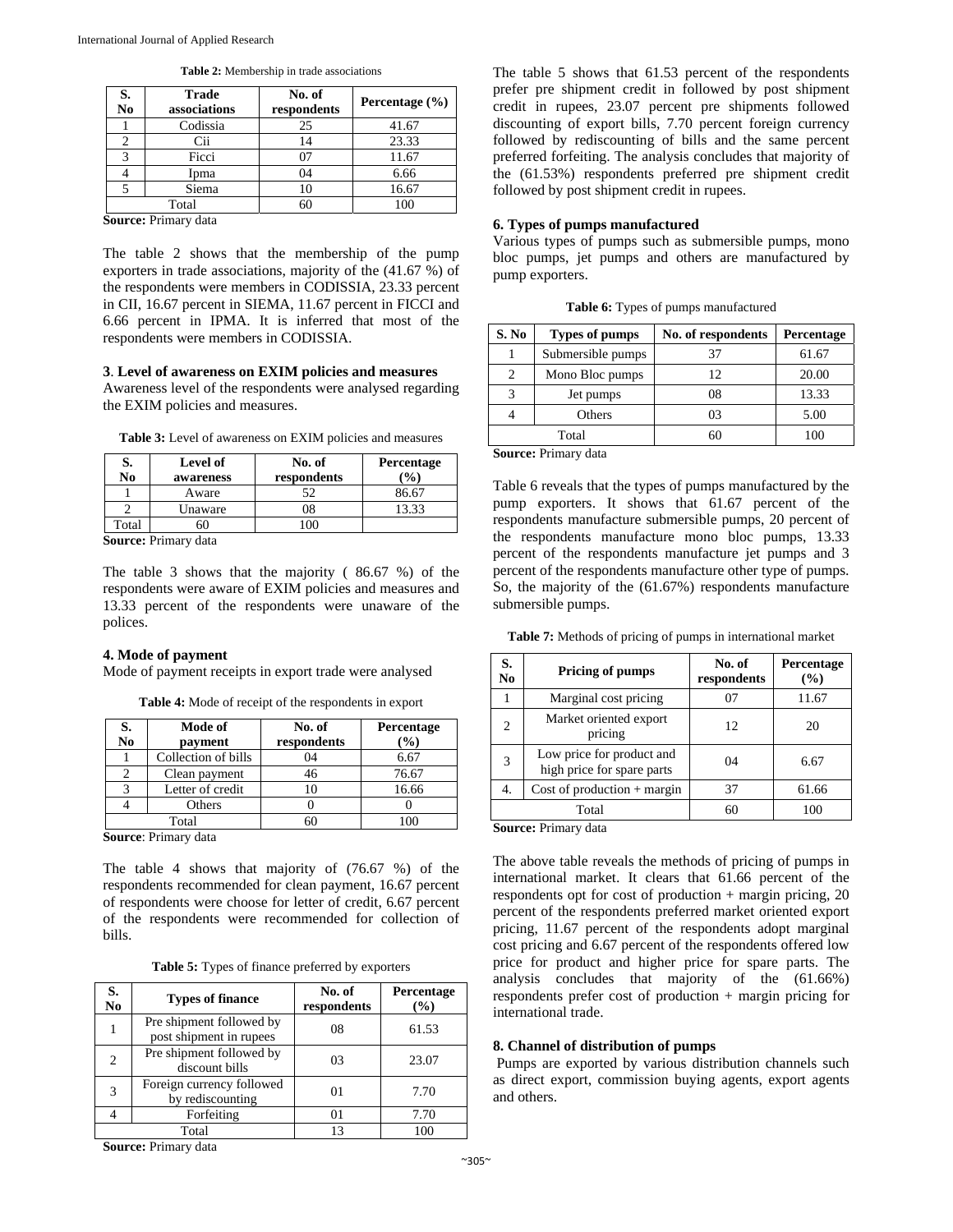| S.<br><b>Channel of distribution</b><br>N <sub>0</sub> |                         | No. of<br>respondents | Percentage<br>$\%$ |
|--------------------------------------------------------|-------------------------|-----------------------|--------------------|
|                                                        | Direct export           | 35                    | 58.33              |
| 2                                                      | Commission buying agent | 06                    | 10                 |
|                                                        | Export agents           | 16                    | 26.67              |
|                                                        | Others                  | 03                    |                    |
|                                                        | Total                   | 60                    |                    |

**Table 8:** Channel of distribution of pumps in international market

**Source:** Primary data

Table 8 shows that the channel of distribution of pumps in international market, it reveals that 58.33 percent of the respondents select direct export as a channel of distribution, 26.67 percent export through export agents, 10 percent through commission buying agent, 5 percent others and no percent export mergers. From the analysis it is inferred that majority of the (58.33%) respondents select direct export as channel of distribution of pumps in international market.

# **9. Satisfaction level of the respondents on pump export in international market**

Level of satisfaction of the respondents towards international pump export market were analysed.

**Table 9:** Level of satisfaction of the respondents on trading of pumps in international market

| S.<br>N <sub>0</sub> | <b>Level of Satisfaction</b>          | No. of<br>respondents | Percentage<br>$(\%)$ |
|----------------------|---------------------------------------|-----------------------|----------------------|
|                      | Highly satisfied                      | 13                    | 21.67                |
| າ                    | Satisfied                             | 47                    | 78.33                |
| 3                    | Neither satisfied nor<br>dissatisfied |                       |                      |
|                      | Dissatisfied                          |                       |                      |
|                      | Highly dissatisfied                   |                       |                      |
|                      | Total                                 | 60                    |                      |

**Source:** Primary data

Table 9 reveals that the level of satisfaction on trading of pumps in international market, it shows that 78.33 percent of the respondents were satisfied, 21.67 percent highly satisfied and no respondents came under the categories of neither satisfied nor dissatisfied, dissatisfied and highly dissatisfied. So it is inferred that majority of the (78.33%) respondents were satisfied with the trading of pumps in international market.

#### **10. Promotional methods adopted**

Various methods adopted for promotional activity by the exporters were analysed.

**Table 10:** Types of promotional methods adopted in international market

| S.<br>N <sub>0</sub> | <b>Promotional methods</b>                        | No. of<br>respondents | Percentage<br>$(\%)$ |
|----------------------|---------------------------------------------------|-----------------------|----------------------|
|                      | Direct mailing                                    | 10                    | 16.67                |
| 2                    | Personal selling                                  | 18                    | 30                   |
| 3                    | Exhibitions,<br>Advertisements and<br>trade fairs | 32                    | 53.33                |
|                      | Total                                             |                       |                      |

**Source:** Primary data

Table 11 reveals that the types of promotional methods adopted in international market. It is evident that 53.33 percent of the respondents select exhibition, advertisements

and trade fairs as promotional methods, 30 percent preferred personal selling, 16.67 percent adopted through direct mailing. So it is concluded that the majority of the (53.33%) respondents adopt exhibition, advertisement and trade fairs as the promotional tool for international market to trade their pumps.

# **11. Problems faced by the exporters during production**

Various problems like labour insufficiency, raw material shortage, shortage of power supply, Strike/Lockout and machinery fault were faced by the respondents during production of pumps were analysed.

| <b>Table 11:</b> Problems faced by respondents during production |  |  |  |  |  |  |  |  |
|------------------------------------------------------------------|--|--|--|--|--|--|--|--|
|------------------------------------------------------------------|--|--|--|--|--|--|--|--|

| No | <b>Problems</b>             | No. of<br>respondents | Percentage<br>(%) |
|----|-----------------------------|-----------------------|-------------------|
|    | <b>Labour insufficiency</b> | 04                    | 6.67              |
|    | Raw material shortage       | 12                    | 20.00             |
|    | Shortage of power supply    | 43                    | 71.66             |
|    | Strike/Lockout              |                       |                   |
|    | Machinery fault             |                       | 1.66              |
|    | Total                       |                       | 100               |

**Source:** Primary data

Table 11 explains the problems faced by the respondents during production of pumps. 71.66 percent of the respondents face shortage of power supply during production, 20 percent of the respondents suffered by raw material shortage, 6.67 percent suffered by labour insufficiency, 1.66 percent faced problem due to machinery fault and none of the respondents comes under the category of strike. Majority of the (71.66%) respondents face shortage of power supply problem during production.

# **12. Types of risk**

Various types of risk such as commercial risk, political risk, exchange rate fluctuation risk, credit risk and legal risk faced by the respondents were analysed.

**Table 12:** Types of risk faced by the respondents in export trade

| N <sub>0</sub> | <b>Types of risk</b>           | No. of<br>respondents | Percentage<br>$(\%)$ |
|----------------|--------------------------------|-----------------------|----------------------|
|                | Commercial risk                |                       | 45                   |
|                | Political risk                 | 02                    | 3.33                 |
|                | Exchange rate fluctuation risk | 12                    |                      |
|                | Credit risk                    | 19                    | 31.67                |
|                | Legal risk                     |                       |                      |
|                | Total                          |                       |                      |

**Source**: Primary data

Table 12 analyses the types of risk faced by the respondents in export trade, 45 percent of the respondents were face commercial risk, 31.67 percent of the respondents were face credit risk, 20 percent of the respondents were face exchange rate fluctuation risk, 3.33 percent of the respondents were face political risk and no one face the legal risk. From this analysis it is understood that most of the (45%) respondents were faced commercial risk in export trade.

# **13. Problems faced by respondents during export of pumps**

At the time of export, the respondents were faced so many problems such as export restrictions, inspection and control during clearance, customs procedure and documentary